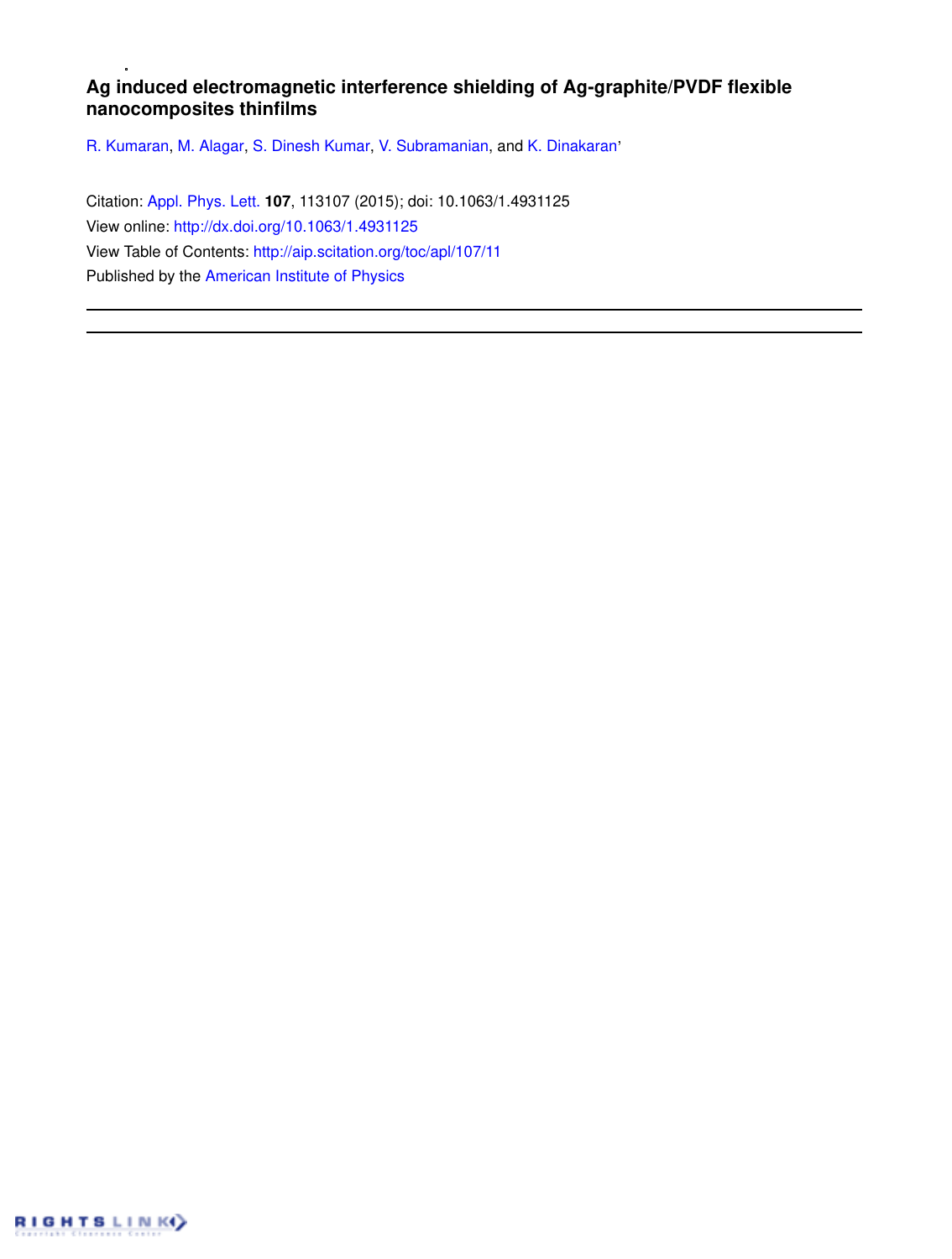

## Ag induced electromagnetic interference shielding of Ag-graphite/PVDF flexible nanocomposites thinfilms

R. Kumaran,<sup>1</sup> M. Alagar,<sup>1</sup> S. Dinesh Kumar,<sup>2</sup> V. Subramanian,<sup>2</sup> and K. Dinakaran<sup>3,a)</sup> <sup>1</sup>Polymer Composite Laboratory, Department of Chemical Engineering, Anna University, Chennai 600 025, India

<sup>2</sup>Microwave Laboratory, Department of Physics, Indian Institute of Technology Madras, Chennai 600036, India

<sup>3</sup>Department of Chemistry, Thiruvalluvar University, Serkkadu, Vellore 632115, India

(Received 24 June 2015; accepted 6 September 2015; published online 17 September 2015)

We report Ag nanoparticle induced Electromagnetic Interference (EMI) shielding in a flexible composite films of Ag nanoparticles incorporated graphite/poly-vinylidene difluoride (PVDF). PVDF nanocomposite thin-films were synthesized by intercalating Ag in Graphite (GIC) followed by dispersing GIC in PVDF. The X-ray diffraction analysis and the high-resolution transmission electron microscope clearly dictate the microstructure of silver nanoparticles in graphite intercalated composite of PVDF matrix. The conductivity values of nanocomposites are increased upto 2.5 times when compared to neat PVDF having a value of 2.70 S/cm at 1 MHz. The presence of Ag broadly enhanced the dielectric constant and lowers the dielectric loss of PVDF matrix proportional to Ag content. The EMI shielding effectiveness of the composites is 29.1 dB at 12.4 GHz for the sample having 5 wt. % Ag and 10 wt. % graphite in PVDF.  $\odot$  2015 AIP Publishing LLC. [http://dx.doi.org/10.1063/1.4931125]

A modern kind of pollution that affects the efficiency and lifetime of commercial and military electronic devices is Electromagnetic Interference (EMI). The electromagnetic radiations emitted from the electrical circuits make severe interrupts to the functioning of the devices and also affect the human organs. In civil and military functions, the shielding materials play significant role in order to control these harmful electromagnetic radiations.<sup>1,2</sup> So, tremendous efforts have been put by the researchers for making different shielding materials to control the EMI pollution. Efforts have been made over past two decades to reduce EMI using a number of strategies and variety of materials such as metals, carbon composite materials, conducting polymers, and dielectric/ magnetic materials. $3-5$  Among several approaches, applying a conductive polymer layer on devices evidenced to be the most prominent and has been widely studied for EMI shielding purpose because of its light weight, good processability, and adhesion nature to metal surfaces.<sup>6</sup>

Carbon based materials have been widely involved in shaping of polymer based materials for EMI shielding applications due to their properties related to microstructures. Graphite, a beneficial low cost conductor has been well examined for its utilization in polymer composites. Due to its poor dispersion in polymer, the graphite has been functionalized with acids and reinforced with the polymer for better results.<sup>7</sup> A light weight carbon material graphite holds good electrical conductivity, better mechanical properties, high aspect ratio, and large surface area which proves to be a good and attractive filler for many potential applications in electronic devices, light emitting devices, super capacitors, corrosion resistance, and electromagnetic interference shielding effectiveness  $(SE)$ .<sup>8</sup>

Generally, metal nanoparticles have been engrafted in polymer composites for its potential electrical conductivity. Silver nanoparticle is considered to be a promising material for its novel applications in the field of printing, imaging, optical sensors, catalysis, bioengineering, photonics, and electronics. Silver Nanoparticles (Ag NPs) that exhibit small size, controlled shape, and large volume ratio and possess good thermal and electrical conductivity have been widely used in nanocomposites for their broad applications in integrated circuits and EMI  $SE^{9,10}$ .

A transparent PVDF polymer due to its strong piezoelectric behaviour, compact size, light weight, excellent flexibility, and good dielectric properties has attracted good attention of the researchers used in modern electronics and electric power systems, especially in EMI SE applications.<sup>11</sup> Wang et al.<sup>1</sup> report the reflection loss values as -64.4 dB at 10.59 GHz for graphite reinforced PVDF. The incorporation of Ag NPs into graphite filled PVDF for total EMI SE was not reported so far, and this paper paves the enhancement of EMI SE values by these composites. Further, we anticipate that incorporation of Ag into the polymer composite will enhance the conductivity that relates to a number of mobile charge carriers (electrons or holes) within shielding material that primarily interacts with Electromagnetic  $(EM)$  radiations.<sup>12</sup> Moreover, the free electrons present in material are credible for reflection mechanism of EMI shielding which can be enhanced by adding a noble metals such as Ag.

About 1 g of graphite was acid functionalized by 3:1 conc.H<sub>2</sub>SO<sub>4</sub> and conc.HNO<sub>3</sub> 24 h, and it was filtered and washed until pH reaches 6. The graphite-COOH was mixed with  $5.0 \times 10^{-3}$  mol dm<sup>-3</sup> AgNO<sub>3</sub> and stirred well at Room Temperature (RT). The reducing agent  $N$ aBH<sub>4</sub> was slowly added to the above suspension, and stirring was continued vigorously for 5 h and then it was washed several times with

RIGHTSLINK()

a)Author to whom correspondence should be addressed. Electronic mail: kdinakaran.tvu@gmail.com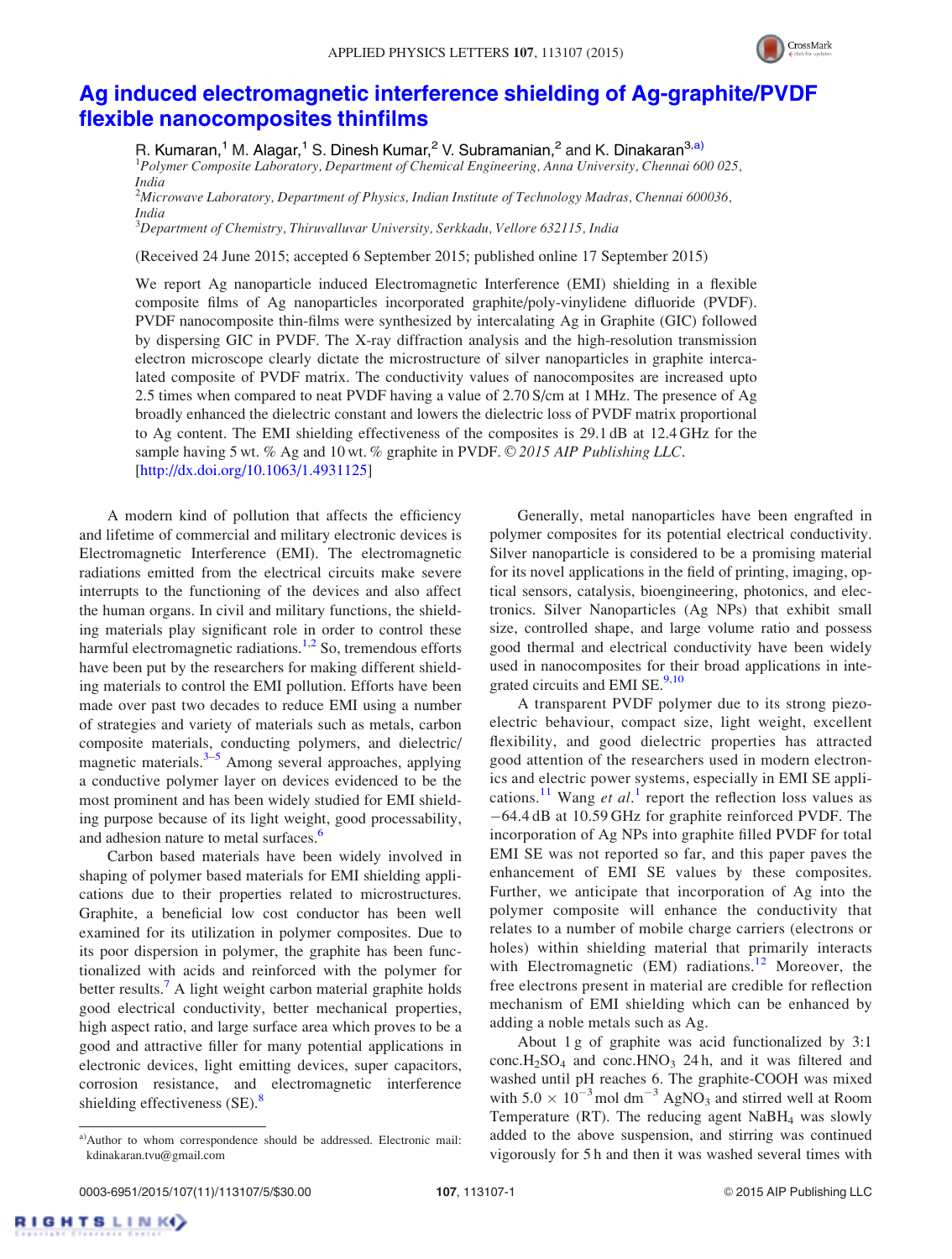Double Distilled (DD) water and centrifuged. The wet powder was dried for 10 h at 60 °C.

Polymer nanocomposites were prepared from a suspension containing Ag-graphite nanohybrid with PVDF in Dimethylformamide (DMF) solution. The PVDF was added to DMF and stirred well under sonication for 2 h. Then Aggraphite nanohybrid was added to PVDF solution and stirred at  $50^{\circ}$ C for 2 h to obtain a homogeneous solution and the solution was casting to films at  $65^{\circ}$ C for 6 h.

X-Ray diffraction (XRD) patterns were taken on Cu ka radiation XRD-RIGAKU MINIFLEX II-C XRD system. Raman spectra were recorded on a confocal micro-Raman microscope (Renishaw inVia Reflex) with  $Ar^+$  ion laser source of 0.6 mW power and 514.5 nm. High resolution image and the selected-area electron diffraction (SAED) pattern were observed with LA D6 source in TECNAI T-30 High-resolution transmission electron microscope (HRTEM). The dielectric constant, conductivity, and dielectric loss were measured using BDS novocontrol-concept 80 instrument. A N5230A Vector Network Analyzer with an S-parameter set was used to measure frequency dependence EMI SE.

Fig. 1 shows the XRD pattern of pristine PVDF, graphite/PVDF, and Ag/graphite/PVDF nanocomposites. The PVDF and the stacking graphite show diffraction peaks at  $2\theta = 20.26^{\circ}$  (JCPDS File No: 38–1638) and 26.49° (JCPDS File No:  $75-2078$ ) which correspond to  $(110)$  and  $(002)$ planes, respectively. The observed peaks at 38.12°, 44.30°, 64.41 $^{\circ}$ , and 77.41 $^{\circ}$  match well with a cubic phase of Ag (JCPDS File No: 89-3722) which correspond to (111), (200), (220), and (311) peaks of crystallite Ag Nanoparticles present in graphite/PVDF composites.<sup>13,14</sup>

The Raman spectra of PVDF and graphite/PVDF are shown in Fig. 2. The characteristic bands appeared at  $837 \text{ cm}^{-1}$ and  $811 \text{ cm}^{-1}$  are due to PVDF matrix. The peaks appeared at  $1582 \text{ cm}^{-1}$  and  $1315 \text{ cm}^{-1}$  correspond to graphite layers



FIG. 1. XRD patterns of pristine PVDF, graphite/PVDF, and Ag/graphite/ PVDF.



FIG. 2. Raman spectrum of pristine PVDF, graphite/PVDF, and Ag/graphite/ PVDF.

dispersed in PVDF matrix.<sup>10</sup> The intensities of the band are shifted after the incorporation of Ag NPs in graphite. The D band occurs at  $1308 \text{ cm}^{-1}$  from  $1313 \text{ cm}^{-1}$  and G band occurs at  $1578 \text{ cm}^{-1}$  from  $1582 \text{ cm}^{-1}$ . The D and G bands get shifted towards lower wave numbers which is attributed to chemical interaction and charge transfer between Ag NPs and graphite.<sup>15</sup>

Figs.  $3(a)$ –3(c) show the SEM images of pristine PVDF, graphite reinforced PVDF, and Ag nanoparticles incorporated graphite/PVDF, respectively. Fig. 3(a) shows the pristine PVDF image, Fig. 3(b) clearly demonstrates the graphite is finely stacked with PVDF, and Fig.  $3(c)$  evinces incorporation of the Ag nanoparticles on graphite fillers. The good dispersion of Ag nanoparticles and graphite in PVDF matrix is well credent for enhancing effective shielding values. Fig. 4(a) shows the high resolution transmission electron microscope image of Ag nanoparticles incorporated graphite reinforced PVDF nanocomposite. From the HRTEM image, the Ag NPs were observed in the edge of thin sheet like 2D graphite layers which are discerned by dark spots with diameter of  $10-20$  nm.<sup>16</sup> The SAED pattern (Fig. 4(b)) proves that Ag nanoparticles incorporated graphite reinforced PVDF nanocomposite are crystalline in nature and ordered diffraction spots correspond to (111) and (200) lattice planes of Ag crystals.<sup>17</sup>

Figs.  $5(a)$  and  $5(b)$  show the dielectric constant, dielectric loss tangent, and electrical conductivity of Ag anchored graphite/ PVDF composites. The dielectric constant is found to be decreased as frequency increases at RT. At low frequency, the dispersion in the dielectric plot is due to the Maxwell–Wagner–Sillars interfacial polarization,<sup>18,19</sup> The dielectric constant for PVDF at 1 MHz is 5.5. The values of dielectric constants are increased with filler graphite loading to PVDF, and the value is found to 6.2 at 1 MHz. The graphite reinforced polymer has slightly high value of dielectric constant compared to neat PVDF. The reason is attributed to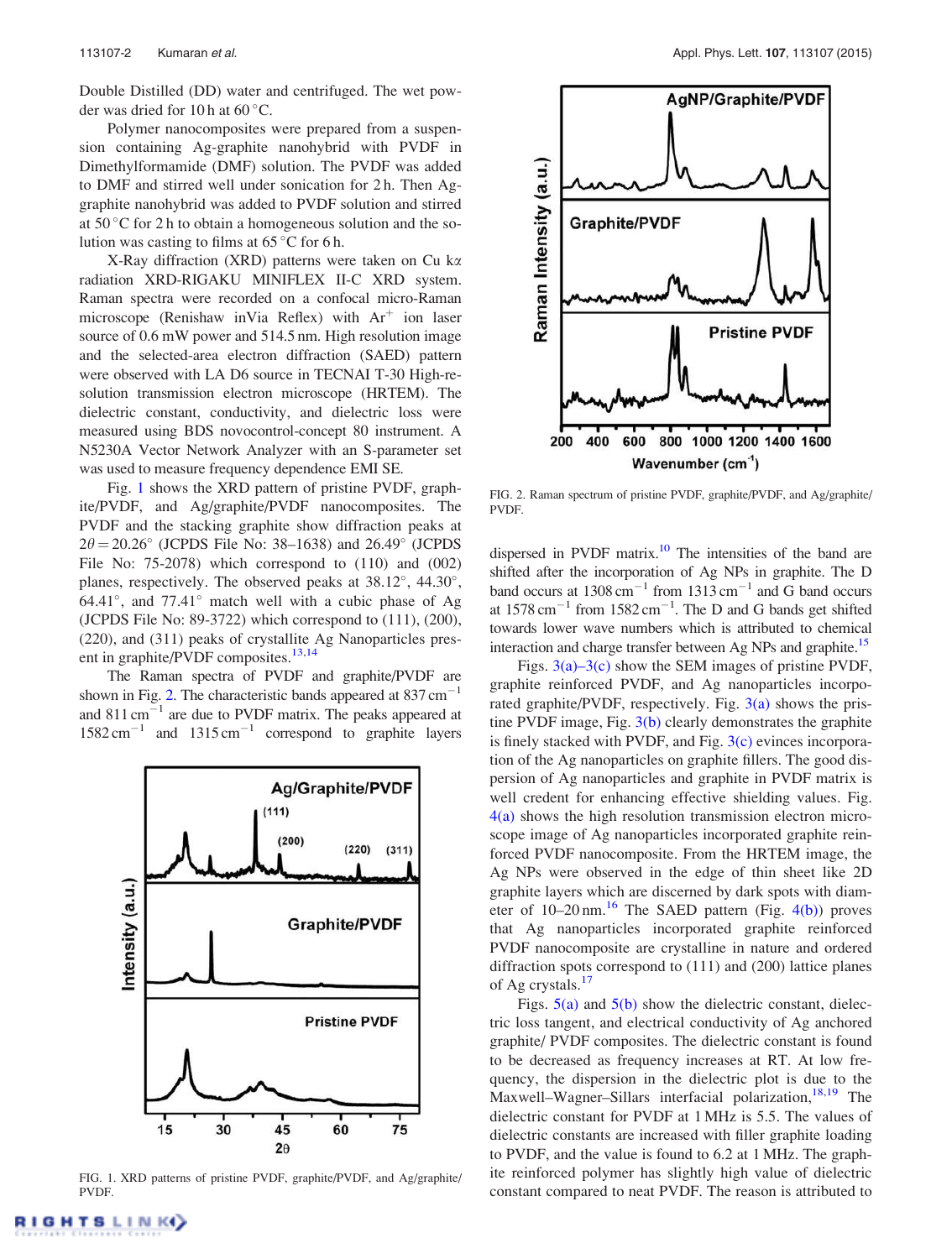

FIG. 3. SEM micrographs of (a) pristine PVDF, (b) graphite/PVDF, and (c) Ag/graphite/PVDF.



FIG. 4. HRTEM images of (a) Ag/ graphite/PVDF and (b) SAED pattern.

the dispersion and network of graphite filler within the polymer. As silver nanoparticles loading increases, the dielectric constant value gets enhanced to 6.9 and 10.01 for 1 and 5 wt. % Ag in graphite, respectively. The availability of free electrons can act as the interface between graphite and PVDF in the polymer composites and enhances the value of dielectric constant.<sup>20</sup> Maxwell–Wagner–Sillars (MWS) fit is given in Figure S1 of supplementary material.<sup>21</sup>

The conductivity value of neat PVDF is 1.08 S/cm at 1 MHz. The conductivity value shows the enhancement when graphite filler is loaded and the value is increased to 1.4 S/cm. The reason is attributed to movement of electrons in graphite layers, and electron transitions between the layers increase the conductivity of graphite/PVDF composites. For 1 and 5 wt. % of Ag NPs in graphite, the conductivity value is increased to 1.65 and 2.70 S/cm at 1 MHz, respectively. The homogeneous dispersion of Ag-graphite in PVDF composites enhances the conductivity. The incorporation of Ag nanoparticles accounts for the formation of charge transfer complex between graphite and PVDF which increases the conductivity. $22,23$  The charge transfer complexes are increased by AgNPs loading and the conductivity is enhanced by electrons moves across the barrier and insulator chains in polymer composites.

The dielectric loss of pristine PVDF is 0.07 at 1 MHz. For the graphite/PVDF composite, it is found to be 0.06 which is almost equal to the conductive filler-polymer composites at 1 MHz. The interfacial polarization is the reason for enhancing dielectric loss and the acid functionalization leaves C-O and  $C = O$  groups on the surface of graphite layers which may be responsible for the increase of dielectric loss values.<sup>1</sup> The incorporation of AgNPs on graphite layers reaches dielectric loss to 0.05 and increasing AgNPs content on the graphite leads to the minimum dielectric loss of 0.029 at 1 MHz. The conduction loss, migration of molecular dipoles, and interfacial polarization phenomena are the three noteworthy causes for the obtained dielectric loss values. $24,25$ 

The EMI SE of polymer nanocomposites can be calculated by the equation

$$
Effective EMISE = SE_R + SE_A, \t(1)
$$

where 
$$
SE_R(dB) = -10 \log (1 - S11^2)
$$
 and  $SE_A(dB)$   
=  $-10 \log (S21^2 | 1 - S11^2)$ . (2)

Here,  $SE_R$  is reflection shielding effectiveness,  $SE_A$  is absorption shielding effectiveness, and S11 and S21 are magnitude of scattering parameters. $^{26}$  Fig. 6 demonstrates the total EMI SE of PVDF, graphite/PVDF, and Ag incorporated graphite reinforced PVDF polymer. The EMI shielding effectiveness of pristine PVDF is found to be 1.1 dB at 12 GHz due to its insulating behaviour. The effective shielding value is enhanced by increasing the conducting nature of polymer composite by incorporating the graphite filler. The interweaving of graphite and PVDF can result in blocking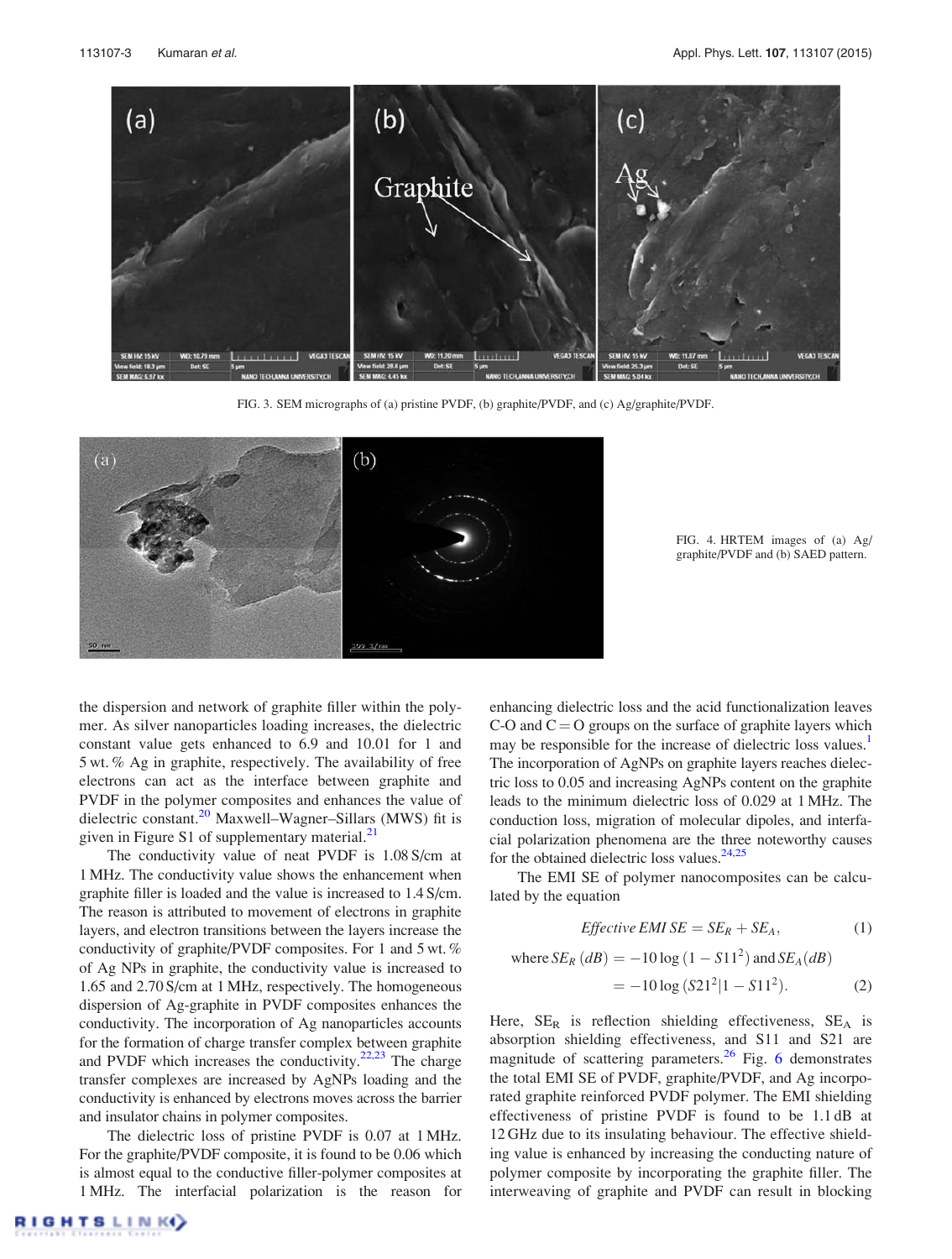

FIG. 5. Dielectric constant (a), conductivity (b), and dielectric loss (c) for pristine PVDF, graphite/PVDF, and Ag/graphite/PVDF.

the EM radiation by the better interaction between the polymer composites and EM radiation. The total EMI on 10 wt. % of graphite is 2.25 dB and 1 wt. % of AgNPs incorporation in graphite is found to be 4.9 dB. The loading of AgNPs increased to 5 wt. % resulted in enhanced EMI SE with a value of 29.1 dB at 12.4 GHz. The conflated effect of filler and AgNPs in PVDF composites is responsible for shielding effectiveness. The good dispersion of AgNPs and the interfacial polarization phenomena in the conductive filler nanocomposites, and the high aspect ratio which in turn credit worthy for enhancing the EMI SE of the composites. Another noteworthy factor for EMI SE application is return loss or reflection loss, which ascertains the transmission of electromagnetic waves into the shielding material. The shielding values decrease with increase in reflection loss



FIG. 6. EMI shielding effectiveness of pristine PVDF, graphite/PVDF, and Ag/graphite/PVDF.

values. The impedance mismatch between free space and conducting filler is responsible for increasing reflection loss of the materials and thus usually, the shielding effectiveness values decrease.<sup>25</sup> In our composites, the reflection loss values decrease due to increase of impedance match between AgNPs and GIC of the composite material and it enhances the total EMI SE values. Zhang et  $al^{27}$  report that the reflection loss value of  $rGO/PVDF$  composite is  $-25.6$  dB at 10.8 GHz and He and Tjong<sup>28</sup> reveal only the surface resistivity of the Ag–RGO/PVDF films which is applicable for EMI shielding and we demonstrate the total EMI SE of Ag nanoparticles incorporated graphite reinforced PVDF composites in x-band region.

Table I presents the return loss values and total shielding values of composites with different weight percentages with respect to PVDF matrix. It obviously proves that the decrease in return loss values enhances the total shielding effectiveness of higher loading of AgNPs in the graphite/ PVDF composites. The required values of shielding effectiveness to accomplish the demands in commercial applications are 20  $dB<sub>1</sub><sup>29</sup>$  and the prepared composites have achieved 29.1 dB at 12.4 GHz which clearly suggests that it is an efficient material for shielding the electronic devices from interfering electromagnetic radiations.

This work depicts the incorporation of AgNPs and Graphite into poly-vinylidene difluoride matrix. The existence of AgNPs in polymer graphite composite is demonstrated clearly by XRD and HRTEM analysis. The conductivity values of nanocomposites are increased upto 2.5 times when compared with neat PVDF having a value of 2.70 S/cm at 1 MHz. The presence of Ag broadly enhanced the dielectric constant and lowers the dielectric loss of

TABLE I. Return loss and total shielding effectiveness values of the PVDF nanocomposites.

| Sample designations (wt. $\%$ )               | Return loss (dB) | Total SE (dB) at 12 GHz |
|-----------------------------------------------|------------------|-------------------------|
| Pristine PVDF                                 | 32               | 1.11                    |
| 10 wt. % graphite/PVDF                        | 11.8             | 2.25                    |
| 1 wt. $%$ of AgNP-10 wt. $%$<br>graphite/PVDF | 7.75             | 4.9                     |
| 5 wt. % of AgNP-10 wt. %<br>graphite/PVDF     | 2.02             | 29.1                    |